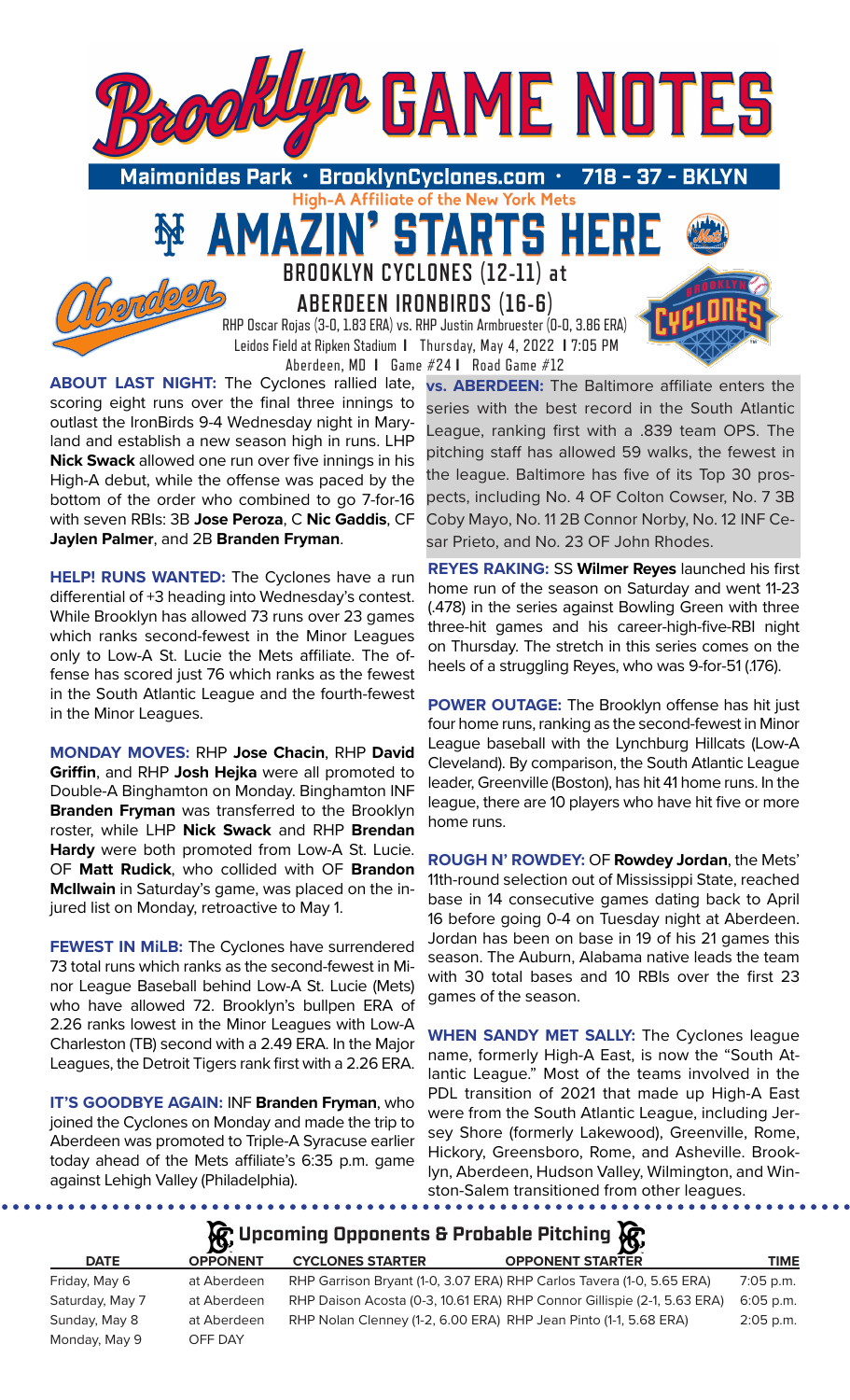### **MAY 5 AT ABERDEEN STARTING PITCHER PAGE 2**

# 19 OSCAR ROJAS RHP

**Height:** 5-11 **Weight:** 224 **Date of Birth:** May 5, 1999 **Age**: 22

**Hometown:** Uriangato, Guanajuato, Mexico

**How Obtained:** Signed as a minor league free agent, May 23, 2017

**Repertoire:** 4-seam fastball, sinker, curveball, slider, change-up

**BACK AT IT:** Oscar Rojas makes his third official start of the 2022 campaign...he, along with the current slate of sever Brooklyn starting pitchers, have their share of starts and piggybacks.

| е  | 2022 GAME-BY-GAME |                  |            |     |   |                |                                 |    |   |           |            |  |
|----|-------------------|------------------|------------|-----|---|----------------|---------------------------------|----|---|-----------|------------|--|
|    |                   |                  |            |     |   |                | <b>High-A Brooklyn Cyclones</b> |    |   |           |            |  |
|    | <b>DATE</b>       | <b>OPP</b>       | <b>DEC</b> | ΙP  | н | R              | ER                              | BB | ĸ | <b>HR</b> | <b>AVG</b> |  |
|    | 4/10              | @WIL*            |            | 4.0 |   | 0              | O                               |    | 6 | 0         | .083       |  |
|    | 4/16              | JS <sub>G2</sub> | W          | 5.0 | 3 |                |                                 | 0  | 5 |           | 133        |  |
|    | 4/22              | $@HV^*$          | W          | 5.0 | 4 | $\overline{2}$ | $\overline{2}$                  |    | 8 | O         | .163       |  |
|    | 4/29              | <b>BG</b>        | W          | 5.2 | 5 |                |                                 |    | 6 | 0         | .186       |  |
| ١١ |                   |                  |            |     |   |                |                                 |    |   |           |            |  |

**LEAGUE LEADERS:** Rojas has the second-highest ERA (1.83) and the second-highest FIP (2.49) in the league, the righty's *\*indicates relief appearance* 30% K-B% ranks second best along with his 0.89 WHIP. Rojas' 34.3% strikeout rate sits third, while his 4.1% walk rate ranks fourth in the South Atlantic League.

**BEST ARM SO FAR:** Rojas leads the starting arms with the lowest fielding independent pitching (FIP) at 2.72. His 34.2% strikeout rate ranks amongst the highest among the starters and his 4.1% walk rate sits up top as well.

**OSCAR THE GROUCH:** Rojas' 2021 campaign with Low-A St. Lucie was impressive, collecting two shutouts and three complete games with the Baby Mets.

**METS CAREER:** Rojas has pitched 41 times over a Mets minor league career that began in 2017. The Mexican missed 2019 due to injury, but pitched in the Mexican Winter League the following season -- during the 2020 shutdown of the Minor League season -- tossing 35.1 innings over 13 appearances for Guasave.

| ROJAS' SEASON AND CAREER HIGHS                     |                             |                               |  |  |  |
|----------------------------------------------------|-----------------------------|-------------------------------|--|--|--|
| 2022 Season                                        |                             | Career                        |  |  |  |
| 8 (4/22 at Hudson Valley)                          | <b>Strikeouts</b>           | 11 (8/13/21 at Dunedin)       |  |  |  |
| None                                               | <b>Double Digit K Games</b> | 1 (8/13/21 at Dunedin)        |  |  |  |
| 5 (4/29 vs. Bowling Green)                         | <b>High Hits, Game</b>      | 9 (7/22/21 vs. Bradenton)     |  |  |  |
| 1 (4/16 vs. Jersey Shore G2)                       | High HR, Game               | 2 (5x, 8/6/21 vs. Palm Beach) |  |  |  |
| 2 (4/22 at Hudson Valley)                          | <b>High Runs, Game</b>      | 8 (8/20/21 at Tampa)          |  |  |  |
| 1(3x, 4/29 vs. Bowling Green)                      | <b>High Walks, Game</b>     | 5 (7/15/21 at Palm Beach)     |  |  |  |
| 5.2 (4/29 vs. Bowling Green) Innings Pitched, Game |                             | 9 (9/3/21 at Jupiter)         |  |  |  |
| None                                               | <b>Complete Games</b>       | 3 (9/3/21 at Jupiter)         |  |  |  |
| None                                               | <b>Shutouts</b>             | 2 (6/25/21 vs. Dunedin)       |  |  |  |

| $K\%$        | BB%   | HR/9       |
|--------------|-------|------------|
| 34.2%        | 4.1%  | 0.46       |
| <b>BABIP</b> | GB%   | <b>FIP</b> |
| .273         | 44.4% | 2.72       |

|                |   | CYCLONES STARTING PITCHER BREAKDOWN |         |                                                       |
|----------------|---|-------------------------------------|---------|-------------------------------------------------------|
| <b>STARTER</b> |   |                                     |         | <b>GS Quality StartsRun SupportRS/Start BC Record</b> |
| Acosta         |   | 6                                   | $1.5\,$ | $0 - 4$                                               |
| Bryant         |   | 10                                  | 3.3     | $2 - 0$                                               |
| Chacin         |   | 18                                  | 4.5     | $3-1$                                                 |
| Griffin        | っ | 8                                   | 4.0     | $2 - 0$                                               |
| Ocampo         | 3 | 9                                   | 3.0     | $1 - 2$                                               |
| Rojas          | フ | q                                   | 45      | $2 - 0$                                               |
| Santos         | 5 | q                                   | 1.8     | $1 - 4$                                               |
| Zwack          |   | 9                                   | 9.0     | $1 - \Omega$                                          |

| <b>CATCHER ERA</b> |   |    |     |            |  |  |  |  |
|--------------------|---|----|-----|------------|--|--|--|--|
| <b>NAME</b>        | G | ER | INN | <b>ERA</b> |  |  |  |  |
| Gaddis             | 8 | 24 | 67  | 3.22       |  |  |  |  |
| Mena               |   | 19 | 60  | 2.85       |  |  |  |  |
| $O'$ Neill         | 8 | 23 | 56  | 3.70       |  |  |  |  |

|                  | <b>BROOKLYN CYCLONES PITCHING BREAKDOWN</b> |            |              |      |    |    |     |     |           |             |            |         |            |              |     |    |     |     |     |           |            |
|------------------|---------------------------------------------|------------|--------------|------|----|----|-----|-----|-----------|-------------|------------|---------|------------|--------------|-----|----|-----|-----|-----|-----------|------------|
|                  | W-L                                         | <b>ERA</b> | IP           | н    | R  | ER | BB. | K   | <b>HR</b> | <b>AVGI</b> |            | W-L     | <b>ERA</b> | IP           | н   | R  | ER. | BB. | K   | <b>HR</b> | <b>AVG</b> |
| <b>STARTERS</b>  | 2-9                                         | 4.15       | 84.2         | - 78 | 45 | 39 | 37  | 84  |           |             | 241 HOME   | 8-4     | 2 86.      | 104.0        | -78 | 34 | 33  | 43  | 112 |           | 206        |
| <b>RELIEVERS</b> | $10 - 2$                                    | 2.26       | 107.1        | 75   | 28 | 27 | 50  | 130 |           |             | 195 ROAD.  | $4 - 7$ | 3.38       | 88.0         | -75 | 39 | 33  | 44  | 102 |           | 228        |
| <b>TOTAL</b>     |                                             | 12-11 3.09 | 192.0 153 73 |      |    | 66 | 87  | 214 | 5         |             | .216 TOTAL |         | 12-11 3.09 | 192.0 153 73 |     |    | 66  | 87  | 214 | 5.        | .216       |
|                  |                                             |            |              |      |    |    |     |     |           |             |            |         |            |              |     |    |     |     |     |           |            |

**BULLPEN NOTES**

-Brooklyn's bullpen has struck out 130 over 107.1 innings to start the season, allowing just 27 earned runs (2.26 ERA) with a 29% strikeout rate and 11% walk rate.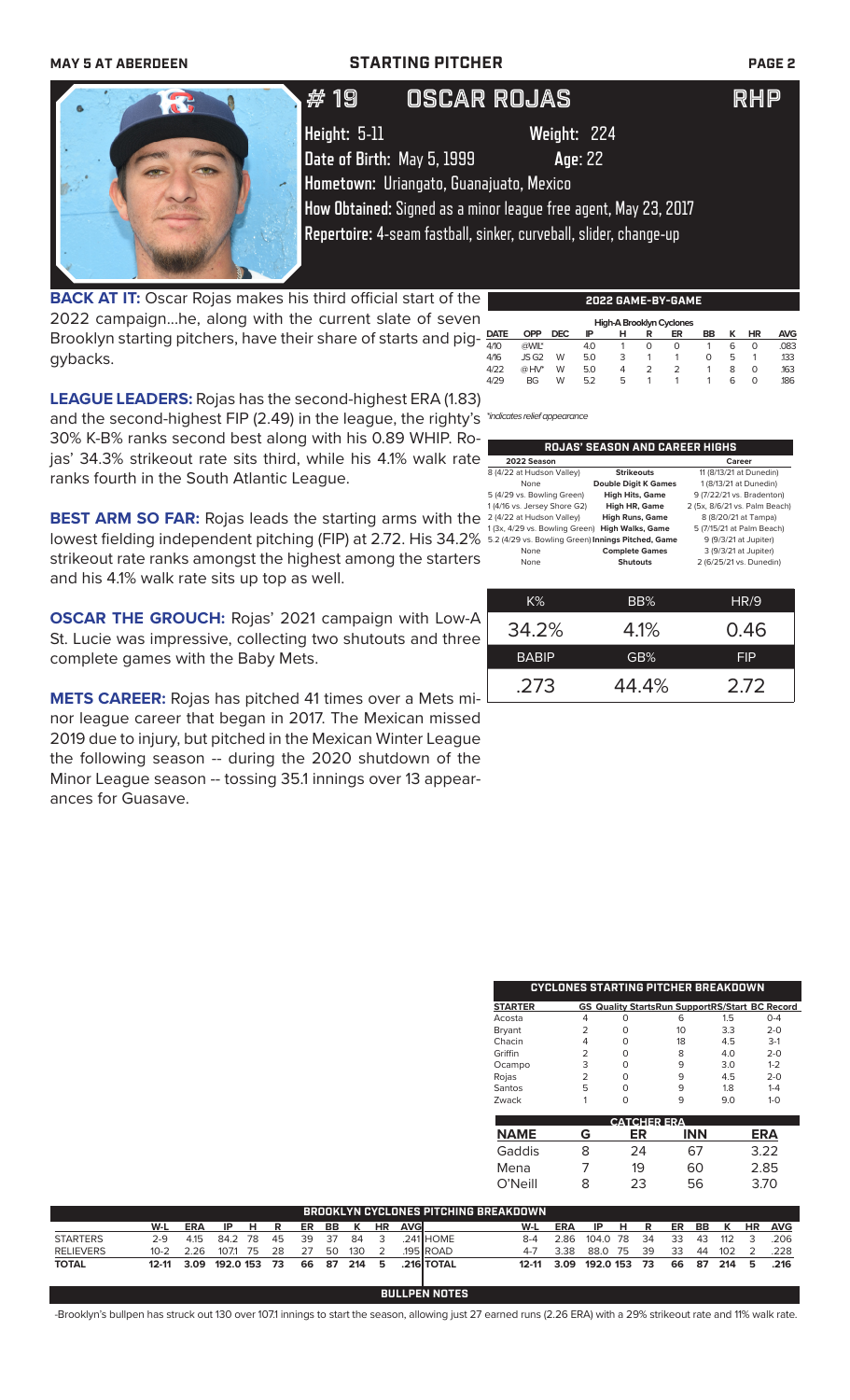|  |  | MAY 5 AT ABERDEEN |
|--|--|-------------------|
|--|--|-------------------|

### **MAY 5 AT ABER 5 AT ABEX 5 AT ABEX 5 AT ABEX 5 AT ABEX 5 AT ABEX 5 AT ABEX 3**

## **# 1 NIC GADDIS - C/3B .160, 0 HR, 6 RBI, .255 wOBA, wRC+ 48**

Last Game: 2-4, 2B, 2 RBI, BB, R<br>**RISP:** 4-14 (.286) Road: 3-24 **Rise Rise Road: 3-24 Home: 5-26 Home: 5-26 Home: High, Runs: 2 (4/16 at JS G2)**<br>Hitting Streak: 1 G (2-4) **On-Base Streak:** 1 G (5/4-pres.) Multi-RBI G **RISP:** 4-14 (.286) **Road:** 3-24 **Multi-Hit Games:** 2 (5/4 at Aberdeen) **Season High, Runs:** 2 (4/16 at JS G2) **Hitting Streak:** 1 G (2-4) **On-Base Streak:** 1 G (5/4-pres.) **Multi-RBI Games:** 2 (5/4 at Aberdeen) **Season High, RBI:** 2 (2x, 5/4 at ABD)

**Season High, SB:** 

• Enters his fourth year in the Mets organization...Made stops in Low-A St. Lucie, High-A Brooklyn, and Double-A Binghamton in 2021…totaled 48 games. • Returns to Coney Island where he was a member of the 2019 Cyclones for 15 games before being transferred to the GCL Mets.

• Hit a combined .192 across 40 games in 2019 with Brooklyn and the GCL Mets

• Drafted by the Mets in the 16th round of the 2019 MLB Draft out of Jacksonville State...Hails from Trenton, GA.

| 1# 26   ROWDEY JORDAN - OF |                                        |                                                   | , .241, 0 HR, 10 RBI, .340 w0BA, wRC+ 102 .     |
|----------------------------|----------------------------------------|---------------------------------------------------|-------------------------------------------------|
| <b>Last Game: 1-5</b>      | <b>Home: 9-44</b>                      | Last HR:                                          | <b>Season High, Hits: 4 (4/22 at HV)</b>        |
| <b>RISP:</b> $7-24$ (.292) | <b>Road: 10-35</b>                     | Multi-Hit Games: 2 (4/22 at Hudson Valley)        | <b>Season High, Runs:</b> $2(4/22$ at $HV$ )    |
| <b>Streak: 1 G (1-5)</b>   | <b>On-Base Streak: 1 G (5/4-pres.)</b> | <b>Multi-RBI Games: 3 (4/22 at Hudson Valley)</b> | <b>Season High, RBI:</b> $3$ (2x, $4/22$ at HV) |
|                            |                                        |                                                   | <b>Season High, SB:</b> $2(4/20$ at $HV$ )      |

• Enters second year with the Mets organization…Selected in the 11th Round in the 2021 MLB Draft out of Mississippi State

• Appeared in 30 games with Low-A St. Lucie in 2021…Drove in 13 runs with five extra-base hits… • Won the 2021 College World Series with Mississippi State….Named to the College World Series All-Tournament Team…Second-Team All-SEC selection…One of five Bulldogs selected in the 2021 MLB Draft…Born William Kevin Jordan.

| 1# 12   BRANDON McILWAIN - OF                                                          |                                                                                   |                                                                                                                                                 | .236, 1 HR, 5 RBI, .299 wOBA, wRC+ 76                                                                                                                                                 |
|----------------------------------------------------------------------------------------|-----------------------------------------------------------------------------------|-------------------------------------------------------------------------------------------------------------------------------------------------|---------------------------------------------------------------------------------------------------------------------------------------------------------------------------------------|
| <b>Last Game: 1-1, 2 R, SB</b><br><b>RISP:</b> 5-22 (.227)<br><b>Streak:</b> 1 G (1-1) | <b>Home: 10-30</b><br><b>Road: 3-25</b><br><b>On-Base Streak: 1 G (5/4-pres.)</b> | <b>Last HR:</b> 4/17 vs. Jersey Shore<br><b>Multi-Hit Games:</b> 4 (4/30 vs. Bowling Green)<br><b>Multi-RBI Games: 1(4/26 at Bowling Green)</b> | <b>Season High, Hits: 3 (4/26 vs. BG)</b><br><b>Season High, Runs:</b> $1(2x, 5/4$ at ABD)<br><b>Season High, RBI:</b> 2 (4/26 vs. BG)<br><b>Season High, SB:</b> $1(4x, 5/4$ at ABD) |

• Enters his second season as a member of the Mets organization… Played 2021 season with Low-A St. Lucie…batted .250 with seven home runs in 74 games Played collegiately at California...dual sport athlete competing in football and baseball...Played in 10 games with two starts at QB for Cal in 2018...threw for two

touchdowns, while running for four more • Signed as a non-drafted free agent on June 18, 2020 with the New York Mets

• Drafted by the Miami Marlins in the 26th round (771st overall) in the 2019 MLB Draft but did not sign

| $#7$ JOSE MENA - C |                                       |                                                    | . .325, O HR, 6 RBI, .322 wOBA, wRC+ 91                          |
|--------------------|---------------------------------------|----------------------------------------------------|------------------------------------------------------------------|
| Last Game: DNP     | <b>Home: 11-28</b>                    | Last HR:                                           | <b>Season High, Hits: 2 (4x, 4/30 vs. BG)</b>                    |
| $RISP: 4-13$       | <b>Road: 2-12</b>                     | <b>Multi-Hit Games:</b> 4 (4/30 vs. Bowling Green) | <b>Season High, Runs: 1 (4/15 vs. JS)</b>                        |
| Streak:            | <b>On-Base Streak:</b> 6 (4/26-pres.) | <b>Multi-RBI Games:</b> 2 (4/29 vs. Bowling Green) | <b>Season High, RBI:</b> 2 (2x, 4/29 vs. BG)<br>Season High, SB: |

• Enters his seventh season with the Mets organization… Played in 31 games across High-A Brooklyn and AA Binghamton in 2021

• Won the NYPL Title with Brooklyn in 2019

• Born in Cotui, Dominican Republic…One of the oldest cities in Americas, founded in 1505…Average temperature in 90 degrees.

• Signed as an International free agent on June 22, 2016

| # 20 TANNER MURPHY - OF |                                        |                         | .211. O HR. 1 RBI. .269 wOBA. wRC+ 57          |
|-------------------------|----------------------------------------|-------------------------|------------------------------------------------|
| Last Game: 1-6, RBI     | <b>Home: 3-17</b>                      | Last HR:                | <b>Season High, Hits:</b> $1(4x, 4/29$ vs. BG) |
| $RISP: 1-11 (0.091)$    | <b>Road: 2-8</b>                       | <b>Multi-Hit Games:</b> | <b>Season High, Runs: 1 (4/29 vs. BG)</b>      |
| <b>Streak: 1G (1-6)</b> | <b>On-Base Streak:</b> 1 G (5/4-pres.) | <b>Multi-RBI Games:</b> | <b>Season High, RBI:</b> 1 (4/17 vs. JS)       |
|                         |                                        |                         | Season High, SB:                               |

• Enters his fourth year with the Mets organization in 2022… Split the 2021 season between Low-A St. Lucie and High-A Brooklyn…drove in 19 runs in 44 games between the two levels

• Selected by the Mets in the 18th round in the 2019 MLB Draft…Played 40 games with ROA Kingsport in 2019

• Starred at North Florida…2019 ASUN Baseball Scholar Athlete of the Year…Set the UNF career stolen base record…11th outfielder drafted in school history.

| .172, 0 HR, 0 RBI, .357 w0BA, wRC+ 112                                                              |                                                                                                                                                                                                                                                                                                                                                                                                                                     |                                                                                    |                                                                                                                                                                           |  |  |  |
|-----------------------------------------------------------------------------------------------------|-------------------------------------------------------------------------------------------------------------------------------------------------------------------------------------------------------------------------------------------------------------------------------------------------------------------------------------------------------------------------------------------------------------------------------------|------------------------------------------------------------------------------------|---------------------------------------------------------------------------------------------------------------------------------------------------------------------------|--|--|--|
| Last Game: 0-2. BB. HBP<br>$RISP: 1-8$<br>Streak:                                                   | <b>Home: 0-15</b><br><b>Road: 5-14</b><br><b>On-base streak:</b> 3 G (4/29-pres.) Multi-RBI Games:                                                                                                                                                                                                                                                                                                                                  | Last HR:<br><b>Multi-Hit Games: 2 (5/3 at Aberdeen)</b>                            | Season High, Hits: 2 (2x, 5/3 at ABD)<br>Season High, Runs: 3 (4/22 at HV)<br>Season High, RBI: 1(5/3 at ABD)<br>Season High, SB:                                         |  |  |  |
|                                                                                                     | • Enters his fourth year in the Mets organizationEnters his first year in High-A after spending 2021 with the Low-A St. Lucie Mets<br>. Hit 187 with Low-A St. Lucie in 52 games with a .401 on-base percentagehas had a .405 career on-base percentage in 85 professional games<br>• Drafted by the Mets in the 20th round of the MLB Draft out of the University of Pennsylvania.<br>• Named Unanimous First-Team All-Ivy in 2019 |                                                                                    |                                                                                                                                                                           |  |  |  |
| l#9<br>JAYLEN PALMER - INF/OF<br>.132, 0 HR, 2 RBI, .242 w0BA, wRC+ 40                              |                                                                                                                                                                                                                                                                                                                                                                                                                                     |                                                                                    |                                                                                                                                                                           |  |  |  |
| Last Game: 2-3, RBI, 2 BB, R, SB<br><b>RISP: 1-11 (.091)</b><br><b>Streak:</b> $1 \text{ } G (2-3)$ | <b>Home: 3-21</b><br><b>Road: 4-32</b><br><b>On-base streak: 1 (5/4-pres.)</b>                                                                                                                                                                                                                                                                                                                                                      | Last HR:<br><b>Multi-Hit Games:</b> 2 (5/4 at Aberdeen)<br><b>Multi-RBI Games:</b> | <b>Season High, Hits: 2 (2x, 5/4 at ABD)</b><br>Season High, Runs: 1(2x, 5/4 at ABD)<br>Season High, RBI: 1(2x, 5/4 at ABD)<br><b>Season High, SB:</b> 1 (5x, 5/4 at ABD) |  |  |  |

• Enters his fifth year in the Mets organization...No. 14 prospect in the Mets system, according to *MLB Pipeline*...Experienced first full season in 2021, playing 66 games with Low-A St. Lucie before an August promotion to High-A to play 39 games with Brooklyn

• Spent 2018 and 2019 with short season teams in the GCL and Kingsport

• Drafted in the 22nd round of the 2018 MLB Draft out of Holy Cross (NY) High School in Flushing as one of four ever in school history to be drafted directly from high school...\$200K signing bonus

| $# 4$ JOSE PEROZA - INF             |                                       |                                             | .176, 0 HR, 4 RBI, .211 w0BA, wRC+ 21                |
|-------------------------------------|---------------------------------------|---------------------------------------------|------------------------------------------------------|
| <b>Last Game: 2-5, 2B, RBI, 2 R</b> | <b>Home:</b> 6-30                     | Last HR:                                    | <b>Season High, Hits: 2 (2x, 5/4 at ABD)</b>         |
| <b>RISP:</b> 5-18 $(.278)$          | <b>Road: 6-38</b>                     | <b>Multi-Hit Games: 2 (5/4 at Aberdeen)</b> | <b>Season High, Runs:</b> $2$ ( $2x$ , $5/4$ at ABD) |
| <b>Streak: 2 G (3-8)</b>            | <b>On-base streak:</b> 7 (4/26-pres.) | <b>Multi-RBI Games:</b>                     | <b>Season High, RBI:</b> 1(4x, 5/4 at ABD)           |
|                                     |                                       |                                             | Season High, SB:                                     |

• Enters his seventh year in the Mets organization...Advanced to Low-A St. Lucie in 2021 slashing .274/.404/.442...Spent the final 38 games of the season with the Cyclones, where he hit five home runs

• Ranked as the No. 19 prospect in the Mets farm system, according to *Baseball America* and the No. 29 prospect according to *MLB Pipeline*

Part of Brooklyn's 2019 New York-Penn League Championship Team.

• Signed as non-drafted international free agent signing on July 2, 2016 from Venezuela.

| $# 2$ WILMER REYES - UTL         |                                        |                                                    | .253, 1 HR, 9 RBI, .294 wOBA, wRC+ 73         |
|----------------------------------|----------------------------------------|----------------------------------------------------|-----------------------------------------------|
| <b>Last Game: 1-3, 2 BB, 2 R</b> | <b>Home: 15-47</b>                     | <b>Last HR:</b> 4/30 vs. Bowling Green             | <b>Season High, Hits: 3 (2x, 4/28 vs. BG)</b> |
| <b>RISP:</b> $6-23$ $(.261)$     | <b>Road: 6-36</b>                      | <b>Multi-Hit Games:</b> 5 (4/30 vs. Bowling Green) | <b>Season High, Runs:</b> 3 (4/30 vs. BG)     |
| <b>Streak:</b> 1 G (1-3)         | <b>On-base streak: 1 G (5/4-pres.)</b> | <b>Multi-RBI Games:</b> 2 (4/30 vs. Bowling Green) | <b>Season High, RBI:</b> 5 (4/28 vs. BG)      |
|                                  |                                        |                                                    | <b>Season High, SB: 1(2x, 4/26 vs. BG)</b>    |

• Enters his seventh year in the Mets organization...Won a New York-Penn League title with Brooklyn in 2019 • Reinstated to Brooklyn from rehab assignment with FCL Mets late in 2021 when SS Ronny Mauricio and OF Antoine Duplantis were promoted to Double-A Binghamton.

• Hit .323 with a .350 on-base percentage in 2019 as the top hitter on the 2019 NYPL Champion Brooklyn Cyclones

• 23 year old hails from Mao, Dominican Republic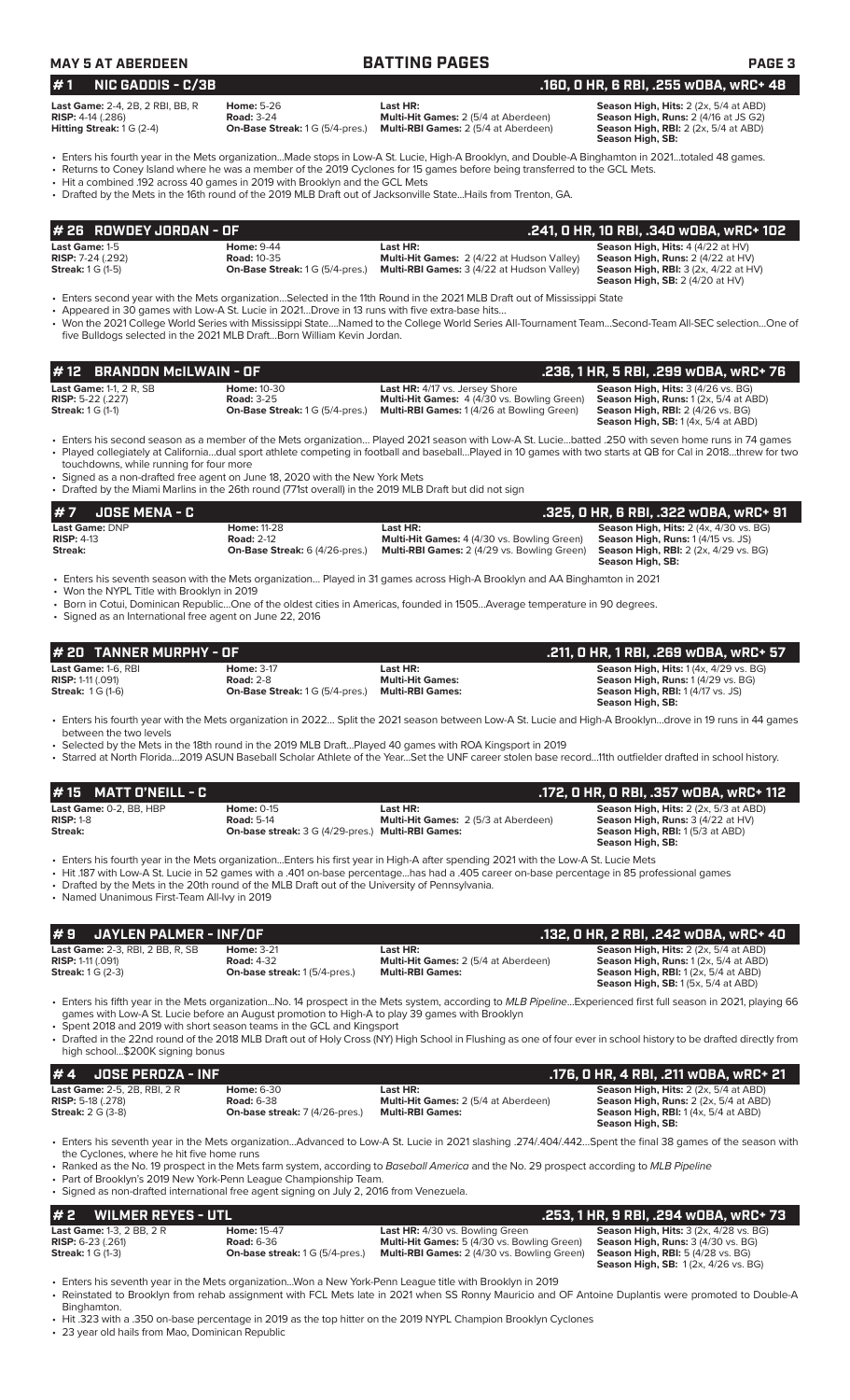### **MAY 5 AT ABERDEEN BATTING PAGES PAGE 4**

#### **Last Game:** DNP **Home:** 6-18 **Last HR: Season High, Hits:** 2 (4/28 vs. BG) **RISP:** 1-10 **Road:** 1-20 **Multi-Hit Games:** 1 (4/28 vs. Bowling Green) **Season High, Runs:** 2 (3x, 4/28 vs. BG) **Streak:** 3 G (4-9) **On-base streak:** 3 G (4/27-pres.) **Multi-RBI Games:** 1 (4/28 vs. Bowling Green) **Season High, RBI:** 1 (4/28 vs. BG) **# 23 MATT RUDICK - OF**<br> **184, 0 HR, 1 RBI, .314 wOBA, wRC+ 85**<br> **184, 0 HR, 1 RBI, .314 wOBA, wRC+ 85**<br> **184, 0 HR, 1 RBI, .314 wOBA, wRC+ 85**<br> **184, 0 HR, 1 RBI, .314 wOBA, wRC+ 85**<br> **184, 0 HR, 1 RBI, .314 wOBA, wRC+ 85**

**Season High, SB:** 2 (4/20 at HV)

• Enters his second year with the Mets organization…played 21 games with the FCL Mets, hitting. 303 (23-76) with a .404 OBP.

• Drafted in the 13th Round in the 2021 MLB Draft…Starred collegiately at San Diego State

• Named First-Team All-Mountain West selection in 2021… Hit .410 as a Redshirt-Junior

• Member of the 15u USA Baseball national team

| · Scripps Rach alumni include SNL cast member Kyle Mooney and PGA golfer Xander Schauffele. |
|---------------------------------------------------------------------------------------------|

| #10 WARREN SAUNDERS - INF |                                       |                                                    | .179, 0 HR, 1 RBI, .247 w0BA, wRC+ 43         |
|---------------------------|---------------------------------------|----------------------------------------------------|-----------------------------------------------|
| Last Game: DNP            | <b>Home: 7-25</b>                     | Last HR:                                           | <b>Season High, Hits: 2 (2x, 4/29 vs. BG)</b> |
| $RISP: 2-10$              | <b>Road: 0-11</b>                     | <b>Multi-Hit Games: 2 (4/29 vs. Bowling Green)</b> | <b>Season High, Runs:</b> 2 (4/29 vs. BG)     |
| <b>Streak:</b> 3 G (4-11) | <b>On-base streak:</b> 4 (4/26-pres.) | <b>Multi-RBI Games:</b>                            | <b>Season High, RBI:</b> 1(2x, 4/30 vs. BG)   |
|                           |                                       |                                                    | Season High, SB:                              |

• Enters his fifth year in the Mets organization and third season…Played his first full season in 2021 with the Low-A St. Lucie Mets and led the team in hits (84) and ranked second in total bases (105) behind Top-10 Mets prospect Alex Ramirez…plays outfield and all four infield positions

• Signed as an international free agent in 2018 out of Grand Bahama, Bahamas

• Recent players from the Bahamas include Miami's Jazz Chisholm and Antoan Richardson, famous for scoring from second base on Derek Jeter's walk-off single in his final game at Yankee Stadium.

| $#3$ JT SCHWARTZ - INF     |                    |                                                    | .211, 1 HR, 4 RBI, .335 wOBA, wRC+ 99                  |
|----------------------------|--------------------|----------------------------------------------------|--------------------------------------------------------|
| Last Game: 0-5. BB         | <b>Home: 10-34</b> | <b>Last HR:</b> 4/12 vs. Jersey Shore              | <b>Season High, Hits: 3 (4/12 vs. JS)</b>              |
| <b>RISP:</b> 5-20 $(.250)$ | <b>Road: 5-37</b>  | <b>Multi-Hit Games:</b> 5 (4/26 vs. Bowling Green) | <b>Season High, Runs:</b> 3 (4/26 vs. BG)              |
| Streak:                    | On-base streak:    | <b>Multi-RBI Games: 2 (4/20 at Hudson Valley)</b>  | <b>Season High, RBI:</b> $2$ ( $2x$ , $4/20$ at $HV$ ) |
|                            |                    |                                                    | Season High, SB:                                       |

• Enters his second year in the Mets organization…Saw first professional action in 2021 with Low-A St. Lucie…Appeared in 25 games with an OBP of .320 and two steals...*MLB Pipeline* ranks Schwartz as the number 19 overall prospect in the Mets organization.

• Drafted in the fourth round by the Mets in 2021 out UCLA…was named an All-American and won the Pac-12 batting title as a sophomore…His .396 average was the seventh highest in single-season UCLA history

• His UCLA teammate Kevin Kendall was also drafted by the Mets in 2021

| $# 48$ JOE SUOZZI - OF              |                   |                                           | . .121, 1 HR, 7 RBI, .252 wOBA, wRC+ 46               |
|-------------------------------------|-------------------|-------------------------------------------|-------------------------------------------------------|
| <b>Last Game: DNP</b>               | <b>Home: 2-18</b> | Last HR:                                  | <b>Season High, Hits:</b> $1(4x, 5/1 \text{ vs. BG})$ |
| $RISP: 2-9$                         | <b>Road: 2-15</b> | <b>Multi-Hit Games:</b>                   | <b>Season High, Runs:</b> $1(3x, 4/19$ at $HV$ )      |
| <b>Streak:</b> $1 \text{ G } (1-3)$ | On-base streak:   | <b>Multi-RBI Games: 1(4/16 vs. JS G2)</b> | <b>Season High, RBI: 4 (4/16 vs. JS G2)</b>           |
|                                     |                   |                                           | <b>Season High, SB:</b> $1(4/20$ at $HV$ )            |

• Enters his second year in the Mets organization...Drove in 23 runs with 14 stolen bases in 53 games across Low-A St. Lucie and High-A Brooklyn last year Signed by the Mets on June 15, 2020 out of Boston College

• Attended Chaminade High School in Mineola, NY...won the 2013 CHSAA Title

• His father, Tom Suozzi, is the former Nassau County Executive and current U.S. House of Representatives member of NY's 3rd district (Nassau, Suffolk, Queens) running for New York State Governor.

# **Recent Home Run Chart**

| Date | Player | Opponent                            |         | Exit Velo Launch Angle Distance |         |
|------|--------|-------------------------------------|---------|---------------------------------|---------|
|      |        | 4/12 JT Schwartz vs. Jersey Shore   | 103 mph | 23                              | 365 ft. |
|      |        | 4/16 G2 Joe Suozzi vs. Jersey Shore |         |                                 |         |
| 4/17 |        | Brandon McIlwain vs. Jersey Shore   |         |                                 |         |
| 4/30 |        | Wilmer Reyes vs. Bowling Green      |         |                                 |         |
|      |        |                                     |         |                                 |         |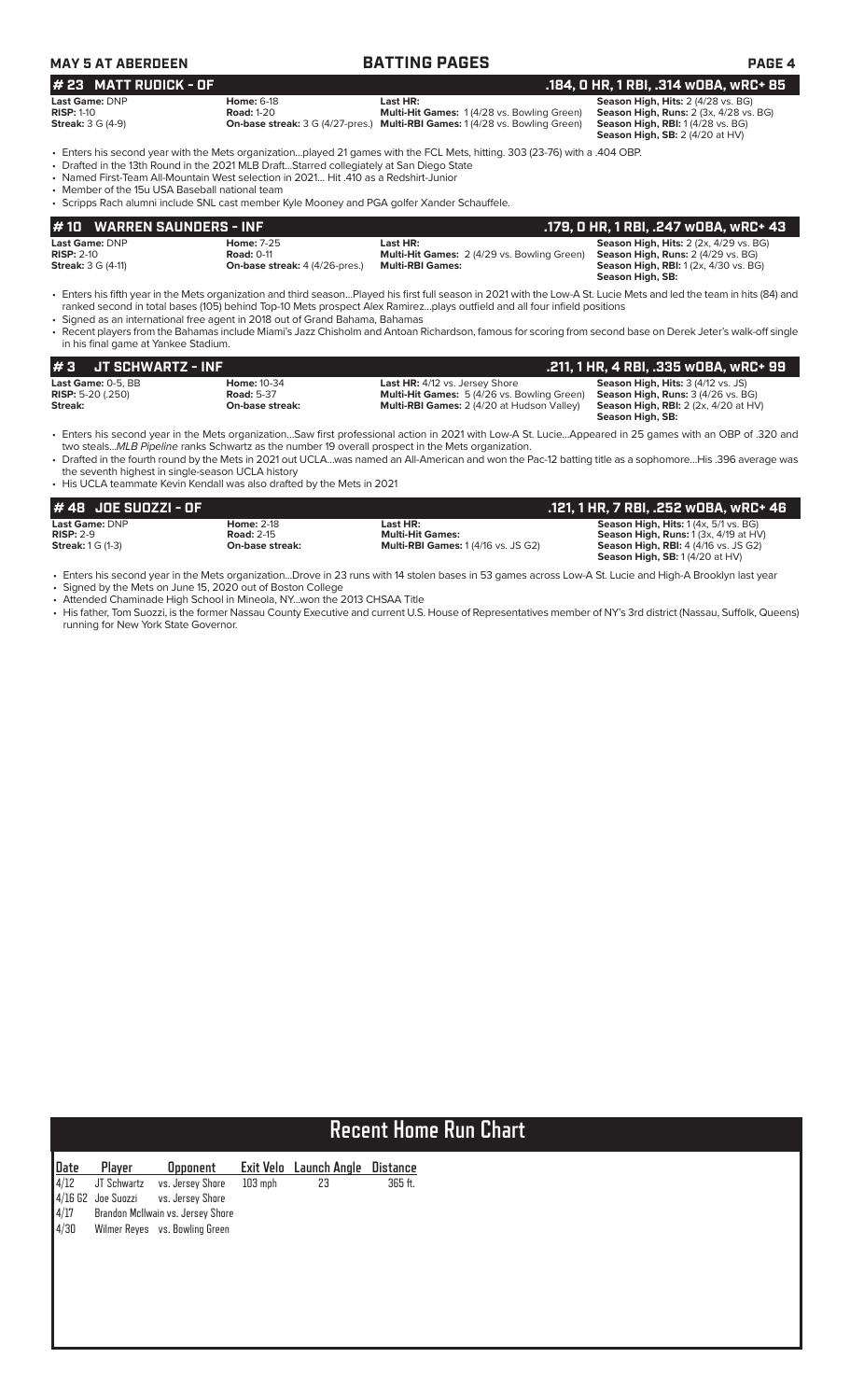### **MAY 5 AT ABERDEEN BULLPEN PAGE PAGE 5**

|--|

| #18                        | NOLAN CLENNEY - RHP           | 20.8 K%, 9.4 BB%, 6.00 ERA, 6 G |        |
|----------------------------|-------------------------------|---------------------------------|--------|
| <b>Last App:</b> 5/3 @ ABD | <b>Last Loss:</b> $5/3 @ ABD$ | SV/OP (Last):                   | Holds: |

- Enters his second year in the Mets organization...Received from Low-A St. Lucie on September 7 **Leadoff:** 1-7
- Signed to a minor league deal on June 28, 2021....Made 13 relief apps for Low-A St. Lucie
- Pitched with Gary in 2021 and with Utica in 2019 and 2020 in independent baseball • 25 year old hails from Northville, Michigan...Attended NC State

|  | 4 36     JUSTIN COURTNEY - RHP   | 33.3 K%, 13.3 BB%, 2.08 ERA, 5 G    |        |
|--|----------------------------------|-------------------------------------|--------|
|  | Last App: 4/30 vs. BG Last Loss: | <b>SV/OP (Last):</b> 2/2 4/15 vs JS | Holds: |

**Leadoff:** 1-7

• Enters first season with the Mets organization…Signed on September 10, 2021

• Began career with the Angels organization…Pitched 43.0 IP across Rokand Low-A Inland Empire 66ers in 2021

• Played collegiately at Maine…Named Louisville Slugger Freshman All-American

| #21       | <b>BRENDAN HARDY - RHP</b> |               | 0 K%, 0 BB%, 0.00 ERA, 0 G |
|-----------|----------------------------|---------------|----------------------------|
| Last App: | Last Loss:                 | SV/OP (Last): | Holds:                     |

• Enters his fifth year in the Mets organization...Drafted 31st round, 2018 Gulfport High School (MS) **Leadoff:**

• Promoted from Low-A St. Lucie to Brooklyn on May 2, striking out 17 with four walks 8 1/3 IP

• Spent 2021 with the GCL Mets (13 appearances) and Low-A St. Lucie (11 appearances) • Pitched with GCL Mets in 2018 and Kingsport Mets in 2019 over first two years in pro ball

|                              |            | 26.5 K%. 20.6 BB%. 2.25 ERA. 6 G |        |
|------------------------------|------------|----------------------------------|--------|
| <b>Last App:</b> $5/3$ @ ABD | Last Loss: | SV/OP (Last):                    | Holds: |
| <b>Leadoff:</b> $0-4$        |            |                                  |        |

• Enters his second season with the Mets organization…Signed by the club on March 19, 2021… •Pitched in 31 G across Low-A St. Lucie & High-A Brooklyn in 2021…struck out 65 batters in 55.1 IP • Played collegiately at Division III Middlebury College…Played two seasons of Independent baseball with the Gary SouthShore Railcats, Milwaukee Milkmen, and Chicago Deep Dish

| #17                            | <b>HUNTER PARSONS - RHP</b> | 40.6 K%, 3.1 BB%, 0.00 ERA, 5 G |          |
|--------------------------------|-----------------------------|---------------------------------|----------|
| <b>Last App:</b> $5/1 \vee BG$ | Last Loss:                  | SV/OP (Last):                   | Holds: 1 |
| <b>Leadoff:</b> 1-5            |                             |                                 |          |

• Enters his fourth year in the Mets org..Pitched with Low-A St. Lucie and High-A Brooklyn in 2021… Drafted in the 19th round by the Mets in 2019...Third-team All-Big Ten selection... Drafted out of Parkside High School by Cleveland (40th round) in 2015 but did not sign

| 1 # 50       EVY RUIBAL - RHP        |            |               | 32.3 K%, 9.7 BB%, 4.91 ERA, 7 G |
|--------------------------------------|------------|---------------|---------------------------------|
| <b>Last App:</b> $5/1$ vs. $BG$<br>. | Last Loss: | SV/OP (Last): | Holds:                          |

**Leadoff:** 1-4

• Signed to a minor league deal on June 27, 2021 from the Florence Y'alls (Frontier League)

• Pitched in the Dodgers system from 2015-2018, reaching High-A Rancho Cucamonga

• Drafted by the Dodgers in the 16th round of the 2017 MLB Draft from Notre Dame • From Milburn, New Jersey, attending Milburn High School

| #34 REYSON SANTOS - RHP                            |                                                                                                   |               | ' 18.2 K%, 18.2 BB%, 2.45 ERA,  6 G |
|----------------------------------------------------|---------------------------------------------------------------------------------------------------|---------------|-------------------------------------|
| <b>Last App:</b> 4/29 vs BG<br><b>Leadoff:</b> 1-6 | Last Loss:                                                                                        | SV/OP (Last): | Holds:                              |
| • Enters his fourth year in the Mets organization  | . Bogan tho 2021 sosson with Low A St. Lucio, where he struck out AA batters in 351 innings. Pro- |               |                                     |

out 44 batters in 35.1 innings…Pro moted to High-A Brooklyn making three appearances in 2021

• His native Bani is home to several former MLB players, including Manny, Willy, and Erick Aybar.

|                                | <b>#46 SAMMY TAVAREZ - RHP</b> | 43.5 K%. 26.1 BB%. 1.80 ERA. 5 G                        |  |
|--------------------------------|--------------------------------|---------------------------------------------------------|--|
| <b>Last App:</b> $5/1$ vs $BG$ | Last Loss:                     | <b>SV/OP (Last):</b> 2/2 (4/16 vs. JS G1) <b>Holds:</b> |  |
| Leadoff: $0-1$ . HBP           |                                |                                                         |  |

• Enters his second season with the Mets organization…Played 2021 season with Low-A St. Lucie…

striking out 52 batters in 31.0 innings

• Signed by the Yankees as a free agent on January 17, 2018

• Hails from Santo, Domingo, Dominican Republic.

|             |                                   | <b>LAST FIVE APPEARANCES</b> |                        |                |                |                |                |                |             |
|-------------|-----------------------------------|------------------------------|------------------------|----------------|----------------|----------------|----------------|----------------|-------------|
|             |                                   |                              | <b>NOLAN CLENNEY</b>   |                |                |                |                |                |             |
| <b>DATE</b> | OPP                               | <b>DEC</b>                   | IP                     | Η              | R              | ER             | <b>BB</b>      | Κ              | <b>HR</b>   |
| 4/16        | <b>JS (G1)</b>                    | W, BS                        | 1.0                    | $\overline{2}$ | $\overline{2}$ | $\overline{2}$ | 1              | 0              | 0           |
| 4/19        | @HV                               | L                            | 3.0                    | 1              | 1              | 1              | $\overline{O}$ | 3              | 1           |
| 4/24        | @HV                               |                              | 1.2                    | 1              | 1              | 1              | 1              | 1              | 0           |
| 4/28        | <b>BG</b>                         |                              | 2.2                    | 1              | 1              | $\mathbf{1}$   | 1              | $\overline{2}$ | 0           |
| 5/3         | @ABD                              | L, BS                        | 2.2                    | 3              | 3              | 3              | $\overline{2}$ | 4              | $\Omega$    |
|             |                                   |                              | <b>JUSTIN COURTNEY</b> |                |                |                |                |                |             |
| <b>DATE</b> | OPP                               | DEC                          | IP                     | Н              | R              | ER             | <b>BB</b>      | Κ              | HR          |
|             | 4/9 (G2)@WIL                      | <b>SV</b>                    | 2.0                    | $\overline{2}$ | 1              | 1              | 2              | 3              | 0           |
| 4/15        | <b>JS</b>                         | SV                           | 2.0                    | 0              | $\Omega$       | O              | $\mathbf 0$    | 3              | 0           |
| 4/20        | @HV                               | W                            | 1.1                    | $\overline{2}$ | 1              | 1              | $\overline{2}$ | 2              | 0           |
| 4/24        | @HV                               |                              | 1.1                    | 1              | $\Omega$       | 0              | 0              | $\overline{2}$ | 0           |
| 4/30        | <b>BG</b>                         | W                            | 2.0                    | $\overline{2}$ | 0              | 0              | 0              | 3              | O           |
|             |                                   |                              | <b>BRENDAN HARDY</b>   |                |                |                |                |                |             |
| DATE        | OPP                               | DEC                          | IP                     | н              | R              | ER             | <b>BB</b>      | Κ              | <b>HR</b>   |
| $4/14*$     | <b>CLR</b>                        |                              | 2.0                    | 0              | 0              | 0              | 1              | 5              | 0           |
| $4/19*$     | @ JUP                             |                              | 1.1                    | $\overline{2}$ | 1              | 1              | $\overline{2}$ | 3              | 1           |
| $4/23*$     | @ JUP                             | <b>SV</b>                    | 1.0                    | $\overline{O}$ | 0              | $\overline{O}$ | 0              | $\overline{2}$ | 0           |
| $4/28*$     | <b>DBT</b>                        |                              | 2.0                    | 0              | 0              | 0              | 0              | 3              | 0           |
| $5/1*$      | <b>DBT</b>                        |                              | 1.0                    | 0              | 0              | O              | O              | 1              | $\Omega$    |
|             | *Appearances with Low-A St. Lucie |                              |                        |                |                |                |                |                |             |
|             |                                   |                              | <b>COLBY MORRIS</b>    |                |                |                |                |                |             |
| <b>DATE</b> | OPP                               | DEC                          | IP                     | Н              | R              | ER             | BB             | Κ              | HR          |
| 4/13        | <b>JS</b>                         |                              | 2.0                    | 1              | 0              | 0              | 2              | 3              | 0           |
| 4/19        | @HV                               |                              | 2.0                    | $\overline{2}$ | $\mathbf{1}$   | 1              | $\overline{2}$ | $\overline{2}$ | 0           |
| 4/23        | @ HV                              |                              | 1.0                    | O              | $\circ$        | 0              | 0              | 1              | 0           |
| 4/28        | <b>BG</b>                         |                              | 1.0                    | 1              | 1              | 1              | $\overline{2}$ | 1              | 0           |
| 5/3         | @ABD                              |                              | 0.1                    | O              | 0              | 0              | 1              | $\Omega$       | 0           |
|             |                                   |                              |                        |                |                |                |                |                |             |
|             |                                   |                              | <b>HUNTER PARSONS</b>  |                |                |                |                |                |             |
| <b>DATE</b> | OPP                               | <b>DEC</b>                   | IP                     | H              | R              | ER             | <b>BB</b>      | Κ              | HR          |
| 4/12        | <b>JS</b>                         | W                            | 2.1                    | 1              | 0              | 0              | 1              | 5              | 0           |
| 4/17        | JS                                | Н                            | 2.0                    | $\overline{2}$ | 0              | 0              | 0              | 3              | 0           |
| 4/23        | @ HV                              |                              | 1.1                    | $\mathbf{1}$   | 0              | 0              | 0              | $\overline{2}$ | 0           |
| 4/27        | <b>BG</b>                         |                              | 0.2                    | $\overline{2}$ | 0              | 0              | 0              | 1              | 0           |
| 5/1         | <b>BG</b>                         |                              | 2.0                    | O              | 0              | $\circ$        | 0              | $\overline{2}$ | $\mathbf 0$ |
|             |                                   |                              | <b>EVY RUIBAL</b>      |                |                |                |                |                |             |
| <b>DATE</b> | OPP                               | <b>DEC</b>                   | IP                     | н              | R              | ER             | BB             | Κ              | <b>HR</b>   |

| 4/17                 | JS.  | 1 $\Omega$ |   | 0 | O | O |               |   |
|----------------------|------|------------|---|---|---|---|---------------|---|
| 4/21                 | @HV  | 0.2        | O | Ο | O | O |               |   |
| 4/23                 | @ HV | 2.0        | 1 | Ο | O | O | $\mathcal{P}$ |   |
| 4/28                 | BG   | O 1        | 3 | 3 | 3 | 3 |               | O |
| 5/1                  | BG   | 2.0        | 1 | Ο | Ο | Ο | 2             | O |
|                      |      |            |   |   |   |   |               |   |
| <b>REYSON SANTOS</b> |      |            |   |   |   |   |               |   |

| DATE OPP |            | DEC IP H R ER BB K HR |                       |  |           |                |             |          |
|----------|------------|-----------------------|-----------------------|--|-----------|----------------|-------------|----------|
| 4/13     | JS         |                       |                       |  | 1.0 1 0 0 | $\Omega$       | O           | $\Omega$ |
|          | 4/16 JS G2 |                       | 2.0 2 0               |  |           |                | $0 \t2 \t2$ | 0        |
|          | 4/20 @HV   | <b>SV</b>             |                       |  |           | 2.0 0 1 1 2 2  |             | O        |
| 4/26     | BG -       |                       |                       |  |           | 1.0 2 1 1 1    | $\Omega$    | O        |
| 4/29     | BG -       | H                     | $0.1 \quad 0 \quad 0$ |  | $\Omega$  | $\overline{O}$ | O           | 0        |
|          |            |                       |                       |  |           |                |             |          |

|      |                   |           | <b>SAMMY TAVAREZ</b> |   |          |          |                |               |           |
|------|-------------------|-----------|----------------------|---|----------|----------|----------------|---------------|-----------|
| DATE | OPP               | DEC.      | IP                   | н |          | R ER     | <b>BB</b>      | K             | <b>HR</b> |
| 4/12 | JS.               | <b>SV</b> | 1.0                  | 0 | $\Omega$ | $\Omega$ | 0              |               | O         |
| 4/16 | JS G <sub>2</sub> | <b>SV</b> | 1.0                  | 0 | $\Omega$ | $\Omega$ | $\mathcal{L}$  | 1             |           |
| 4/22 | @ HV              |           | $\Omega$ 1           | O | $\Omega$ | $\Omega$ | $\overline{1}$ |               |           |
| 4/26 | <b>BG</b>         |           | 2 O                  | O | O        | O        | $\mathcal{L}$  | Δ             |           |
| 5/1  | <b>RG</b>         |           | ሰ 2                  |   |          | 1        | 1              | $\mathcal{D}$ |           |

|                |               |    | <b>Number of Pitches Thrown</b> |     |     |     |     |
|----------------|---------------|----|---------------------------------|-----|-----|-----|-----|
| <b>Pitcher</b> | Days Rest 5/1 |    | 5/2                             | 5/3 | 5/4 | 5/5 | 5/6 |
| Clenney        |               |    |                                 | 53  |     |     |     |
| Courtney       | 4             |    |                                 |     |     |     |     |
| Hardy          | 3             |    |                                 |     |     |     |     |
| <b>Morris</b>  |               |    |                                 | 8   |     |     |     |
| Parsons        | 3             | 23 |                                 |     |     |     |     |
| Ruibal         | 3             | 26 |                                 |     |     |     |     |
| Santos, Rey.   | 5             |    |                                 |     |     |     |     |
| Tavarez        | 3             | 21 |                                 |     |     |     |     |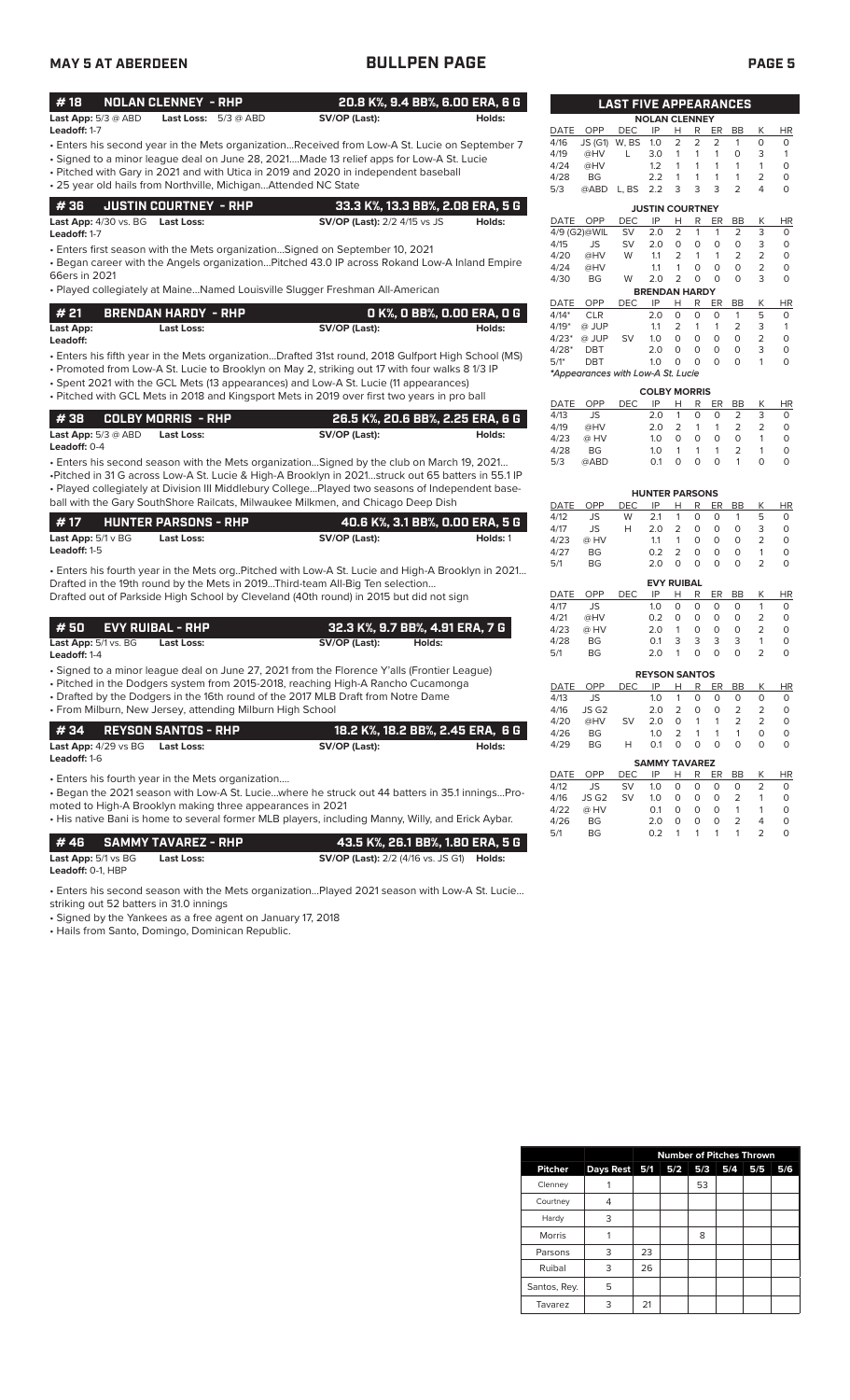### **MAY 5 AT ABERDEEN HIGH/LOW & CHARTS PAGE 6**

| INDIVIDUAL BATTING HIGHS                                                   |
|----------------------------------------------------------------------------|
|                                                                            |
|                                                                            |
|                                                                            |
|                                                                            |
| Most Doubles, Game 2 (3x, Warren Saunders, 4/29 vs. Bowling Green)         |
|                                                                            |
| Most Home Runs, Game1 (4x, Wilmer Reyes, 4/30 vs. Bowling Green)           |
|                                                                            |
|                                                                            |
|                                                                            |
|                                                                            |
|                                                                            |
|                                                                            |
|                                                                            |
|                                                                            |
| Most Extra-Base Hits, Game 2 (4x, Warren Saunders, 4/29 vs. Bowling Green) |
|                                                                            |
| <b>TEAM BATTING HIGHS</b>                                                  |
|                                                                            |
|                                                                            |
|                                                                            |
|                                                                            |
|                                                                            |
|                                                                            |
|                                                                            |
|                                                                            |
|                                                                            |
| Home Runs, Consecutive Games2 games (4/16 vs. JS G2 -4/17 vs Jersey Shore) |
|                                                                            |
|                                                                            |

| <b>FIELDING</b>                                                     |  |
|---------------------------------------------------------------------|--|
|                                                                     |  |
|                                                                     |  |
| Most Double Plays Turned, Nine-Inning Game 3 (4/19 @ Hudson Valley) |  |
|                                                                     |  |

### **STARTERS BY POSITION**

**C-** O'Neill (8), Gaddis (7), Mena (7)

**1B-** Schwartz (19), Saunders (2, Suozzi (1)

- **2B-** Young (3), Peroza (7), Reyes (2), Saunders (7), Fryman (2)
- **3B-** Peroza (9), Gaddis (6), Saunders (3), Palmer (4)
- **SS-** Reyes (19), Young (2), Peroza (1)
- **LF-** Rudick (6), Jordan (11), Murphy (5)
- **CF-** Palmer (11), Jordan (6), Rudick (5)

**RF-** McIlwain (14), Suozzi (6), Murphy (2)

**DH-** Suozzi (3), Jordan (4), Schwartz (2), Rudick (2), Gaddis (2) Peroza (1), O'Neill (3), Palmer (1), Mena (4)

#### **STARTERS BY BATTING ORDER**

**1st -** Jordan (16), Rudick (4), Murphy (3)

**2nd -** Reyes (15), Jordan (4), Peroza (1) Gaddis (2). O'Neil (1)

**3rd -** Schwartz (15), Young (5), Reyes (3)

**4th-** McIlwain (10), Peroza (8), Gaddis (2), Mena (1), Schwartz (2) **25th-** Schwartz (5), Gaddis (4), Suozzi (3), Peroza (2), McIlwain (1), Mena (6), O'Neil (2)

**6th-** Palmer (9), Saunders (2), Mena (1), Peroza (3), O'Neill (1), McIlwain (1), Reyes (2), Gaddis (3), Suozzi (1)

**7th-** Palmer (5), Gaddis (3), McIlwain (2) Suozzi (2), Saunders (2), Rudick (2), Mena (1), Peroza (5), Reyes (1)

**8th-** Saunders (6), O'Neill (3), Suozzi (3), Gaddis (2), Rudick (2), McIlwain (1), Reyes (1), Peroza (1), Palmer (3), Fryman (1)

**9th-** Rudick (6), Murphy (3), Jordan (2), Mena (2), O'Neill (4), Suozzi (2), Saunders (2), Fryman (1)

|             | <b>CATCHERS STEALING</b> |     |            |      | <b>MULTI-RUN INNINGS</b> |             |
|-------------|--------------------------|-----|------------|------|--------------------------|-------------|
| <b>Name</b> | СS                       | ATT | <b>PCT</b> | Runs | <b>Times</b>             | Last        |
| Gaddis      |                          | 18  | 11%        |      | 15                       | 4/30 vs. BG |
| Mena        | 5                        | 23  | 22%        |      | 3                        | $5/3$ @ABD  |
| O'Neill     |                          | つつ  | 9%         |      | 3                        | $5/3$ @ABD  |

|                  |        | 2 | з | 4 | 5. | Æ                     | - 7 - 8 |    | n gr | 10+ TOTALS |
|------------------|--------|---|---|---|----|-----------------------|---------|----|------|------------|
| <b>OPPONENTS</b> | I 11 I |   |   |   |    | $10$   5   16   3   7 | 9       | 5  | ,    | 69         |
| <b>BKLYN</b>     | 9      | 9 |   | 5 | 10 | 11                    | 5       | 11 |      |            |

| INDIVIDUAL PITCHING HIGHS                                                                                                                                    |
|--------------------------------------------------------------------------------------------------------------------------------------------------------------|
| Most Runs Allowed, Game4 (3x, Junior Santos, 4/27 vs. Bowling Green)                                                                                         |
|                                                                                                                                                              |
|                                                                                                                                                              |
|                                                                                                                                                              |
| Most Strikeouts, Game, Reliever 8 (2x, Oscar Rojas, 4/22 at Hudson Valley)                                                                                   |
|                                                                                                                                                              |
|                                                                                                                                                              |
|                                                                                                                                                              |
|                                                                                                                                                              |
| Most Innings Pitched, Reliever 5.0 (2x, Jesus Vargas 4/27 vs. Bowling Green)<br>Most Consecutive Scoreless Inn., Reliever  5.2 (Hunter Parsons, 4/9-present) |

| <b>TEAM PITCHING HIGHS</b>                                          |  |
|---------------------------------------------------------------------|--|
|                                                                     |  |
|                                                                     |  |
|                                                                     |  |
|                                                                     |  |
|                                                                     |  |
| Most Consecutive Scoreless Innings 11 (4/29-4/30 vs. Bowling Green) |  |
|                                                                     |  |
|                                                                     |  |
|                                                                     |  |
|                                                                     |  |
|                                                                     |  |
|                                                                     |  |
|                                                                     |  |
|                                                                     |  |
|                                                                     |  |
|                                                                     |  |

|                             |                                                                   | <b>TEAM MISCELLANEOUS</b>                                                    |  |  |  |  |
|-----------------------------|-------------------------------------------------------------------|------------------------------------------------------------------------------|--|--|--|--|
|                             | Longest Game, Time, Nine-Inning Game 3:07 (4/22 at Hudson Valley) |                                                                              |  |  |  |  |
|                             |                                                                   |                                                                              |  |  |  |  |
|                             |                                                                   |                                                                              |  |  |  |  |
|                             |                                                                   |                                                                              |  |  |  |  |
|                             |                                                                   |                                                                              |  |  |  |  |
|                             |                                                                   |                                                                              |  |  |  |  |
|                             |                                                                   |                                                                              |  |  |  |  |
|                             |                                                                   |                                                                              |  |  |  |  |
|                             |                                                                   | Coldest Gametime Temp. 47 degrees (2x, 4/19 @ Hudson Valley, Wilmington 4/8) |  |  |  |  |
|                             |                                                                   |                                                                              |  |  |  |  |
|                             |                                                                   |                                                                              |  |  |  |  |
|                             |                                                                   |                                                                              |  |  |  |  |
|                             |                                                                   |                                                                              |  |  |  |  |
| OUTFIELD ASSISTS (0)        |                                                                   | <b>RECORD BREAKDOWN</b>                                                      |  |  |  |  |
| <b>NAME</b><br><b>TOTAL</b> | (LAST)                                                            |                                                                              |  |  |  |  |
|                             |                                                                   |                                                                              |  |  |  |  |
|                             |                                                                   |                                                                              |  |  |  |  |
|                             |                                                                   |                                                                              |  |  |  |  |
|                             |                                                                   |                                                                              |  |  |  |  |
|                             |                                                                   |                                                                              |  |  |  |  |
|                             |                                                                   |                                                                              |  |  |  |  |
|                             |                                                                   |                                                                              |  |  |  |  |
|                             |                                                                   |                                                                              |  |  |  |  |
|                             |                                                                   |                                                                              |  |  |  |  |
| UNIFORM RECORDS             |                                                                   |                                                                              |  |  |  |  |
| <b>Home White</b>           |                                                                   |                                                                              |  |  |  |  |
|                             | $6 - 4$                                                           |                                                                              |  |  |  |  |
| <b>Road Gray</b>            | 4-6                                                               |                                                                              |  |  |  |  |
|                             |                                                                   |                                                                              |  |  |  |  |
| <b>White Throwback</b>      | $1 - 0$                                                           |                                                                              |  |  |  |  |
|                             |                                                                   |                                                                              |  |  |  |  |
| Los Jefes                   | $1-0$                                                             |                                                                              |  |  |  |  |
|                             |                                                                   |                                                                              |  |  |  |  |
|                             |                                                                   | Do Not Allow a Home Run 8-10                                                 |  |  |  |  |
|                             |                                                                   | Hit More Home Runs 3-0                                                       |  |  |  |  |
|                             |                                                                   | Opponent Hits More HRs 2-1                                                   |  |  |  |  |
|                             |                                                                   |                                                                              |  |  |  |  |
|                             |                                                                   |                                                                              |  |  |  |  |
|                             |                                                                   |                                                                              |  |  |  |  |
|                             |                                                                   |                                                                              |  |  |  |  |
|                             |                                                                   |                                                                              |  |  |  |  |
|                             |                                                                   |                                                                              |  |  |  |  |
|                             |                                                                   |                                                                              |  |  |  |  |
|                             |                                                                   |                                                                              |  |  |  |  |
|                             |                                                                   | Opponent Scores First5-8                                                     |  |  |  |  |
|                             |                                                                   |                                                                              |  |  |  |  |
|                             |                                                                   |                                                                              |  |  |  |  |
|                             |                                                                   |                                                                              |  |  |  |  |
|                             |                                                                   |                                                                              |  |  |  |  |
|                             |                                                                   |                                                                              |  |  |  |  |
|                             |                                                                   |                                                                              |  |  |  |  |
|                             |                                                                   |                                                                              |  |  |  |  |
|                             |                                                                   |                                                                              |  |  |  |  |
|                             |                                                                   |                                                                              |  |  |  |  |
|                             |                                                                   |                                                                              |  |  |  |  |

| <b>EJECTIONS</b> |               |             |  |  |  |  |  |  |  |
|------------------|---------------|-------------|--|--|--|--|--|--|--|
| <b>Name</b>      | <b>Umpire</b> | Date        |  |  |  |  |  |  |  |
| M. Vogel-Freeman | Clark         | 4/19 at HV  |  |  |  |  |  |  |  |
| Luis Rivera      | Clark         | $4/23$ @ HV |  |  |  |  |  |  |  |

| <b>MISC. WINS</b>                      |
|----------------------------------------|
| Come from Behind Wins  4 (4/26 vs. BG) |
| Wins in Last At-Bat 2 (4/26 vs. BG)    |

Extra Innings .....................................................

vs. RHP Starters .........................................11-8

vs. LHP Starters

Walk-off Wins .....................1 (4/26 vs. BG)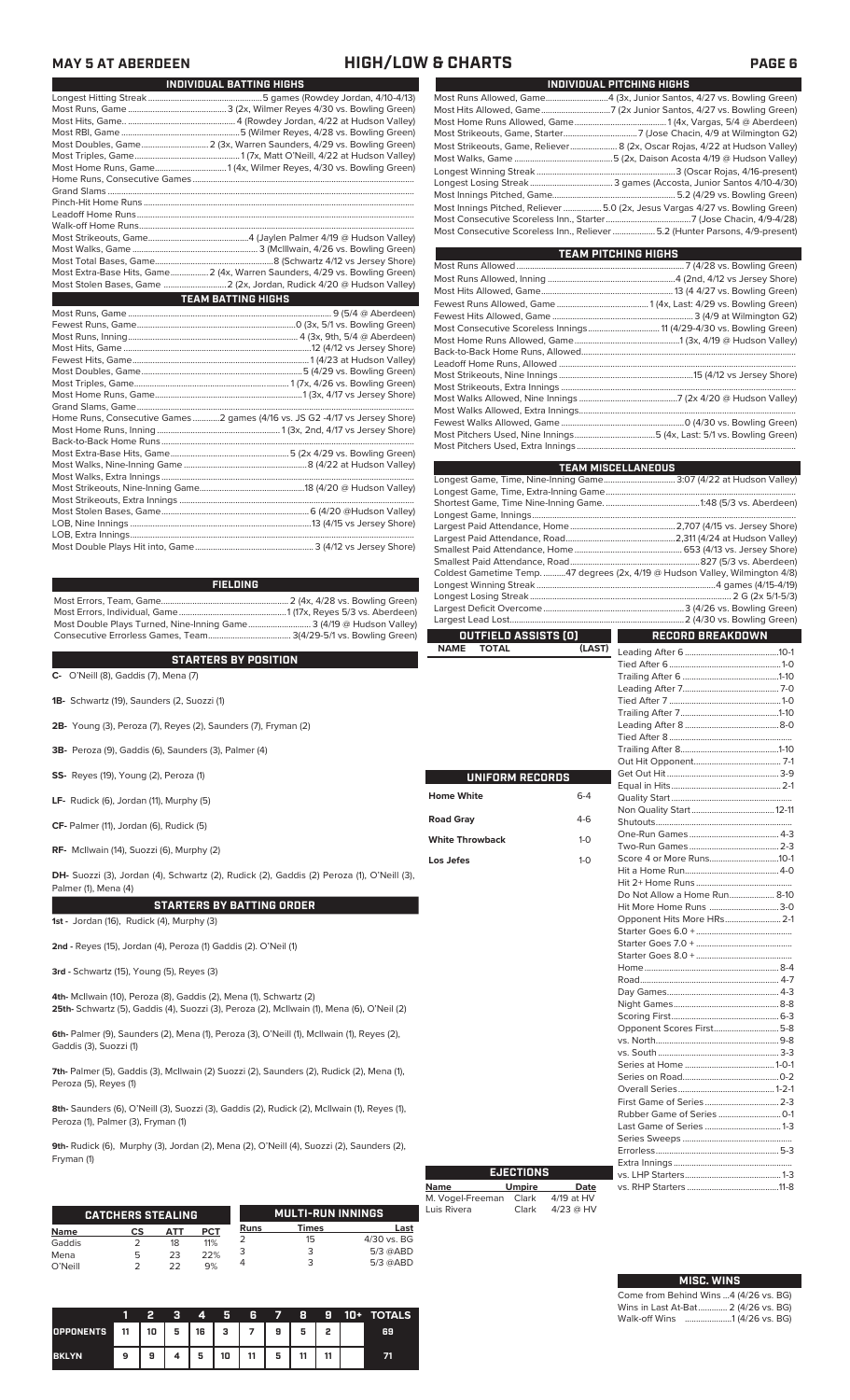| <b>GAME-BY-GAME RESULTS</b><br><b>MAY 5 AT ABERDEEN</b> |                          |                                                                      |                                             |                               |                             |                                                               |                            |                                                                   | <b>PAGE 7</b>                                                             |                                           |                      |                         |
|---------------------------------------------------------|--------------------------|----------------------------------------------------------------------|---------------------------------------------|-------------------------------|-----------------------------|---------------------------------------------------------------|----------------------------|-------------------------------------------------------------------|---------------------------------------------------------------------------|-------------------------------------------|----------------------|-------------------------|
| <b>DATE</b><br>4/8                                      | GM#                      | OPPONENT<br>at Wilmington                                            | W-L/TIME SCORE                              |                               | <b>RECORD</b>               | POSITION<br>PPD (Wet Grounds; doubleheader scheduled for 4/9) | GA/GB                      | <b>WINNING PITCHER</b>                                            | <b>LOSING PITCHER</b>                                                     | <b>SAVE</b>                               | <b>TIME</b>          | <b>ATTENDANCE</b>       |
| 4/9<br>4/10                                             | 1<br>$\overline{2}$<br>3 | at Wilmington<br>at Wilmington<br>at Wilmington                      | L<br>W<br>L                                 | $5-1(7)$<br>$2-1(7)$<br>$4-1$ | $O-1$<br>$1 - 1$<br>$1 - 2$ | T <sub>2</sub> nd<br>T <sub>2</sub> nd<br>4th                 | $-0.5$<br>$-1.0$<br>$-2.0$ | Lucas Knowles (1-0)<br>David Griffin (1-0)<br>Carlos Romero (1-0) | Junior Santos (0-2)<br>Michael Cuevas (0-1)<br>Carlos Ocampo (0-1)        | Justin Courtney (1)                       | 1:51<br>1:59<br>2:47 | 989<br>966              |
| 4/11<br>4/12                                            | 4                        | <b>Jersey Shore</b>                                                  | W                                           | $5 - 2$                       | $2 - 2$                     | T3rd                                                          | $-2.0$                     | OFF DAY<br>Hunter Parsons (1-0)                                   | JP Woodward (0-1)                                                         | <b>Sammy Tavares (1)</b>                  | 2:44                 | 2,041                   |
| 4/13<br>4/14<br>4/15                                    | 5<br>6                   | <b>Jersey Shore</b><br>vs. Jersey Shore<br><b>Jersey Shore</b>       | г<br>W                                      | $4-3$<br>$4-1$                | $2 - 3$<br>$3-3$            | T4th<br>PPD (rain; doubleheader scheduled for 4/16)<br>4th    | $-2.0$<br>$-1.5$           | Dominic Pipkin (1-0)<br>Jesus Vargas (1-0)                        | Daison Acosta (0-1)<br>Matt Russell (0-1)                                 | Jason Ruffcorn (1)<br>Justin Courtney (2) | 3:01<br>2:31         | 752<br>2,707            |
| 4/16                                                    | 7<br>8                   | <b>Jersey Shore</b><br><b>Jersey Shore</b>                           | W<br>W                                      | $4-3(7)$<br>$6-1$             | 4-3<br>$5-3$                | 3rd<br>2nd                                                    | $-1.0$<br>$-1.0$           | Nolan Clenney (1-0)<br>Oscar Rojas (1-0)                          | Andrew Schultz (0-2)<br>Mick Abel (0-2)                                   | <b>Sammy Tavarez (2)</b>                  | 1:57<br>1:50         | 1,777                   |
| 4/17<br>4/18<br>4/19                                    | 9<br>10                  | <b>Jersey Shore</b><br>at Hudson Valley                              | W<br>L                                      | $6-1$<br>$5-3$                | $6 - 3$<br>$6 - 4$          | T1st<br>2 <sub>nd</sub>                                       | $+1.0$<br>$-1.0$           | Garrison Bryant (1-0)<br>OFF DAY<br>Edgar Barclay (2-1)           | Christian McGowan (0-1)<br>Nolan Clenney (1-1)                            | Carson Coleman (1)                        | 2:38<br>2:31         | 1,400<br>2,027          |
| 4/20<br>4/21                                            | 11<br>12                 | at Hudson Valley<br>at Hudson Valley                                 | W<br>L                                      | $4 - 3$<br>$5-1$              | $7 - 4$<br>$7 - 5$          | 2 <sub>nd</sub><br>2 <sub>nd</sub>                            | $-1.0$<br>$-2.0$           | Justin Courtney (1-)<br>Junior Santos (0-2)                       | Nelson Alvarez (0-1)<br>Will Warren (1-1)                                 | Reyson Santos (1)                         | 3:03<br>2:20         | 1,553<br>1,270          |
| 4/22<br>4/23<br>4/24                                    | 13<br>14<br>15           | at Hudson Valley<br>at Hudson Valley<br>at Hudson Valley             | W<br>L<br>L                                 | $6 - 4$<br>$2 - 0$<br>$3-0$   | $8 - 5$<br>$8-6$<br>$8 - 7$ | 2 <sub>nd</sub><br>T <sub>2</sub> nd<br>T <sub>2</sub> nd     | $-2.0$<br>$-2.0$<br>$-2.0$ | Oscar Rojas (2-0)<br>Tanner Myatt (1-0)<br>Rodney Hutchison (1-0) | Blas Castano (0-2)<br>Carlos Ocampo (0-2)<br>Daison Acosta (0-2)          | Coleman (2)<br>Mauricio (1)               | 3:07<br>2:17<br>2:35 | 2,007<br>2,121<br>2.311 |
| 4/25<br>4/26                                            | 16                       | <b>Bowling Green</b>                                                 | W                                           | $5-4$                         | $9 - 7$                     | 2 <sub>nd</sub>                                               | $-2.0$                     | OFF DAY<br>Josh Hejka (1-0)                                       | Graeme Stinson (2-2)                                                      |                                           | 2:44                 | 653                     |
| 4/27<br>4/28<br>4/29                                    | 17<br>18<br>19           | <b>Bowling Green</b><br><b>Bowling Green</b><br><b>Bowling Green</b> | L<br>L<br>W                                 | $4-1$<br>$7-6$<br>$3-1$       | 9-8<br>9-9<br>$10-9$        | 3rd<br>3rd<br>3rd                                             | $-3.0$<br>$-4.0$<br>$-4.0$ | Zach Trageton (1-1)<br>John Doxakis (1-1)<br>Oscar Rojas (3-0)    | Junior Santos (0-3)<br>Jose Chacin (0-1)<br><b>Mason Montgomery (0-1)</b> | LaSorsa (1)<br>Mullen (3)<br>Cam Opp (1)  | 2:20<br>2:38<br>2:28 | 808<br>670<br>2,617     |
| 4/30                                                    | 20<br>21                 | <b>Bowling Green</b><br><b>Bowling Green</b>                         | W<br>L                                      | $5 - 2$<br>$4-0$              | $11-9$<br>11-10             | 3rd<br>3rd                                                    | -4.0<br>$-4.5$             | Justin Courtney (2-0)<br><b>APRIL [11-9]</b>                      | Franklin Dacosta (0-1)<br>Conor Dryer (1-0)                               | <u> Josh Hejka (1)</u>                    | 2:15<br>2:20         | 2,070<br>1,595          |
| 5/1<br>5/2<br>5/3                                       | 22                       | at Aberdeen                                                          | L                                           | $3-1$                         | $11 - 11$                   | 3rd                                                           | $-5.5$                     | Daison Accosta (0-3)<br>OFF DAY<br>Nolan Clenney (1-2)            | Ignacio Feliz (2-0)                                                       |                                           | 1:48                 | 827                     |
| 5/4<br>5/5<br>5/6                                       | 23<br>24<br>25           | at Aberdeen<br>at Aberdeen<br>at Aberdeen                            | W<br>7:05 p.m.<br>7:05 p.m.                 | $9 - 4$                       | 12-11                       | T2nd                                                          | $-4.5$                     | Jesus Vargas (2-0)                                                | Wes Robertson (1-1)                                                       |                                           | 2:51                 | 848                     |
| 5/7<br>5/8                                              | 26<br>27                 | at Aberdeen<br>at Aberdeen                                           | 6:05 p.m.<br>2:05 p.m.                      |                               |                             |                                                               |                            |                                                                   |                                                                           |                                           |                      |                         |
| 5/9<br>5/10<br>5/11                                     | 28<br>29                 | Wilmington<br>Wilmington                                             | 7:00 p.m.<br>7:00 p.m.                      |                               |                             |                                                               |                            | OFF DAY                                                           |                                                                           |                                           |                      |                         |
| 5/12<br>5/13                                            | 30<br>31                 | Wilmington<br>Wilmington                                             | 7:00 p.m.<br>7:00 p.m.                      |                               |                             |                                                               |                            |                                                                   |                                                                           |                                           |                      |                         |
| 5/14<br>5/15<br>5/16                                    | 32<br>33                 | Wilmington<br>Wilmington                                             | 6:00 p.m.<br>2:00 p.m.                      |                               |                             |                                                               |                            | OFF DAY                                                           |                                                                           |                                           |                      |                         |
| 5/17<br>5/18                                            | 34<br>35                 | <b>Hudson Valley</b><br><b>Hudson Valley</b>                         | 7:00 p.m.<br>12:00 p.m.                     |                               |                             |                                                               |                            |                                                                   |                                                                           |                                           |                      |                         |
| 5/19<br>5/20<br>5/21                                    | 36<br>37<br>38           | <b>Hudson Valley</b><br><b>Hudson Valley</b><br><b>Hudson Valley</b> | 7:00 p.m.<br>7:00 p.m.<br>6:00 p.m.         |                               |                             |                                                               |                            |                                                                   |                                                                           |                                           |                      |                         |
| 5/22<br>5/23                                            | 39                       | <b>Hudson Valley</b>                                                 | 2:00 p.m.                                   |                               |                             |                                                               |                            | OFF DAY                                                           |                                                                           |                                           |                      |                         |
| 5/24<br>5/25<br>5/26                                    | 40<br>41<br>42           | at Bowling Green<br>at Bowling Green<br>at Bowling Green             | $6:35$ p.m. $*$<br>6:35 p.m.*<br>6:35 p.m.* | (CT)<br>(CT)<br>(CT)          |                             |                                                               |                            |                                                                   |                                                                           |                                           |                      |                         |
| 5/27<br>5/28<br>5/29                                    | 43<br>44<br>45           | at Bowling Green<br>at Bowling Green                                 | 6:35 p.m.*<br>6:35 p.m.*                    | (CT)<br>(CT)                  |                             |                                                               |                            |                                                                   |                                                                           |                                           |                      |                         |
| 5/30<br>5/31                                            | 46                       | at Bowling Green<br>at Jersey Shore                                  | 1:05 p.m. $*$<br>7:05 p.m.                  | (CT)                          |                             |                                                               |                            | OFF DAY                                                           |                                                                           |                                           |                      |                         |
| 6/1<br>6/2                                              | 47<br>48                 | at Jersey Shore<br>at Jersey Shore                                   | 7:05 p.m.<br>7:05 p.m.                      |                               |                             |                                                               |                            | MAY [1-2]                                                         |                                                                           |                                           |                      |                         |
| 6/3<br>6/4                                              | 49<br>50                 | at Jersey Shore<br>at Jersey Shore                                   | 7:05 p.m.<br>7:05 p.m.                      |                               |                             |                                                               |                            |                                                                   |                                                                           |                                           |                      |                         |
| 6/5<br>6/6<br>6/7                                       | 51<br>52                 | at Jersey Shore<br>Aberdeen                                          | 1:05 p.m.<br>7:00 p.m.                      |                               |                             |                                                               |                            | OFF DAY                                                           |                                                                           |                                           |                      |                         |
| 6/8<br>6/9<br>6/10                                      | 53<br>54<br>55           | Aberdeen<br>Aberdeen<br>Aberdeen                                     | 7:00 p.m.<br>7:00 p.m.<br>7:00 p.m.         |                               |                             |                                                               |                            |                                                                   |                                                                           |                                           |                      |                         |
| 6/11<br>6/12                                            | 56<br>57                 | Aberdeen<br>Aberdeen                                                 | 6:00 p.m.<br>2:00 p.m.                      |                               |                             |                                                               |                            |                                                                   |                                                                           |                                           |                      |                         |
| 6/13<br>6/14<br>6/15                                    | 58<br>59                 | at Wilmington<br>at Wilmington                                       | 6:35 p.m.<br>6:35 p.m.                      |                               |                             |                                                               |                            | OFF DAY                                                           |                                                                           |                                           |                      |                         |
| 6/16<br>6/17                                            | 60<br>61                 | at Wilmington<br>at Wilmington                                       | 6:35 p.m.<br>6:35 p.m.                      |                               |                             |                                                               |                            |                                                                   |                                                                           |                                           |                      |                         |
| 6/18<br>6/19<br>6/20                                    | 62<br>63                 | at Wilmington<br>at Wilmington                                       | 6:35 p.m.<br>$1:05$ p.m.                    |                               |                             |                                                               |                            | OFF DAY                                                           |                                                                           |                                           |                      |                         |
| 6/21<br>6/22                                            | 64<br>65                 | <b>Jersey Shore</b><br><b>Jersey Shore</b>                           | 7:00 p.m.<br>7:00 p.m.                      |                               |                             |                                                               |                            |                                                                   |                                                                           |                                           |                      |                         |
| 6/23<br>6/24<br>6/25                                    | 66<br>67<br>68           | <b>Jersey Shore</b><br><b>Jersey Shore</b><br><b>Jersey Shore</b>    | 7:00 p.m.<br>7:00 p.m.<br>6:00 p.m.         |                               |                             |                                                               |                            |                                                                   |                                                                           |                                           |                      |                         |
| 6/26<br>6/27<br>6/28                                    | 69<br>70                 | <b>Jersey Shore</b><br>at Hudson Valley                              | 2:00 p.m.<br>7:05 p.m.                      |                               |                             |                                                               |                            | OFF DAY                                                           |                                                                           |                                           |                      |                         |
| 6/29<br>6/30                                            | 71<br>72                 | at Hudson Valley<br>at Hudson Valley                                 | 7:05 p.m.<br>7:05 p.m.                      |                               |                             |                                                               |                            |                                                                   |                                                                           |                                           |                      |                         |
| 7/1<br>7/2                                              | 73<br>74                 | at Hudson Valley<br>at Hudson Valley                                 | 7:05 p.m.<br>6:05 p.m.                      |                               |                             |                                                               |                            | JUNE (0-0)                                                        |                                                                           |                                           |                      |                         |
| 7/3<br>7/4<br>7/5                                       | 75<br>76                 | at Hudson Valley<br>Aberdeen                                         | 6:05 p.m.<br>6:30 p.m.                      |                               |                             |                                                               |                            | OFF DAY                                                           |                                                                           |                                           |                      |                         |
| 7/6<br>7/7                                              | 77<br>78                 | Aberdeen<br>Aberdeen                                                 | 7:00 p.m.<br>7:00 p.m.                      |                               |                             |                                                               |                            |                                                                   |                                                                           |                                           |                      |                         |
| 7/8<br>7/9<br>7/10                                      | 79<br>81<br>82           | Aberdeen<br>Aberdeen<br>Aberdeen                                     | 7:00 p.m.<br>6:00 p.m.<br>2:00 p.m.         |                               |                             |                                                               |                            |                                                                   |                                                                           |                                           |                      |                         |
| 7/11<br>7/12                                            | 83                       | Greensboro                                                           | 7:00 p.m.                                   |                               |                             |                                                               |                            | OFF DAY                                                           |                                                                           |                                           |                      |                         |
| 7/13<br>7/14<br>7/15                                    | 84<br>85<br>86           | Greensboro<br>Greensboro<br>Greensboro                               | 12:00 p.m.<br>7:00 p.m.<br>7:00 p.m.        |                               |                             |                                                               |                            |                                                                   |                                                                           |                                           |                      |                         |
| 7/16<br>7/17<br>7/18                                    | 87<br>88                 | Greensboro<br>Greensboro                                             | 6:00 p.m.<br>2:00 p.m.                      |                               |                             |                                                               |                            |                                                                   |                                                                           |                                           |                      |                         |
| 7/19<br>7/20                                            |                          |                                                                      |                                             |                               |                             |                                                               |                            | LEAGUE-WIDE BREAK                                                 |                                                                           |                                           |                      |                         |
| 7/21<br>7/22<br>7/23                                    | 89<br>90                 | at Jersey Shore<br>at Jersey Shore                                   | 7:05 p.m.<br>7:05 p.m.                      |                               |                             |                                                               |                            |                                                                   |                                                                           |                                           |                      |                         |
| 7/24<br>7/25                                            | 91                       | at Jersey Shore                                                      | 1:05 p.m.                                   |                               |                             |                                                               |                            | OFF DAY                                                           |                                                                           |                                           |                      |                         |
| 7/26<br>7/27<br>7/28                                    | 92<br>93<br>94           | at Hudson Valley<br>at Hudson Valley<br>at Hudson Valley             | 7:05 p.m.<br>7:05 p.m.<br>7:05 p.m.         |                               |                             |                                                               |                            |                                                                   |                                                                           |                                           |                      |                         |
| 7/29<br>7/30<br>7/31                                    | 95<br>96<br>97           | at Hudson Valley<br>at Hudson Valley<br>at Hudson Valley             | 7:05 p.m.<br>6:05 p.m.<br>2:05 p.m.         |                               |                             |                                                               |                            |                                                                   |                                                                           |                                           |                      |                         |
| 8/1                                                     |                          |                                                                      |                                             |                               |                             |                                                               |                            | JULY (0-0)<br>OFF DAY                                             |                                                                           |                                           |                      |                         |
| 8/2<br>8/3<br>8/4                                       | 98<br>99<br>100          | <b>Winston-Salem</b><br><b>Winston-Salem</b><br><b>Winston-Salem</b> | 7:00 p.m.<br>12:00 p.m.<br>7:00 p.m.        |                               |                             |                                                               |                            |                                                                   |                                                                           |                                           |                      |                         |
| 8/5<br>8/6<br>8/7                                       | 101<br>102<br>103        | <b>Winston-Salem</b><br><b>Winston-Salem</b><br><b>Winston-Salem</b> | 7:00 p.m.<br>6:00 p.m.<br>2:00 p.m.         |                               |                             |                                                               |                            |                                                                   |                                                                           |                                           |                      |                         |
| 8/8<br>8/9                                              | 104                      | at Wilmington                                                        | 6:35 p.m.                                   |                               |                             |                                                               |                            | OFF DAY                                                           |                                                                           |                                           |                      |                         |
| 8/10<br>8/11<br>8/12                                    | 105<br>106<br>107        | at Wilmington<br>at Wilmington<br>at Wilmington                      | 6:35 p.m.<br>6:35 p.m.<br>6:35 p.m.         |                               |                             |                                                               |                            |                                                                   |                                                                           |                                           |                      |                         |
| 8/13<br>8/14                                            | 108<br>109               | at Wilmington<br>at Wilmington                                       | 6:35 p.m.<br>1:05 p.m.                      |                               |                             |                                                               |                            |                                                                   |                                                                           |                                           |                      |                         |
| 8/15<br>8/16<br>8/17                                    | 110<br>111               | <b>Hudson Valley</b><br><b>Hudson Vallev</b>                         | 7:00 p.m.<br>7:00 p.m.                      |                               |                             |                                                               |                            | OFF DAY                                                           |                                                                           |                                           |                      |                         |
| 8/18<br>8/19                                            | 112<br>113<br>114        | <b>Hudson Valley</b><br><b>Hudson Valley</b>                         | 7:00 p.m.<br>7:00 p.m.                      |                               |                             |                                                               |                            |                                                                   |                                                                           |                                           |                      |                         |
| 8/20<br>8/21<br>8/22                                    | 115                      | <b>Hudson Valley</b><br><b>Hudson Valley</b>                         | 6:00 p.m.<br>2:00 p.m.                      |                               |                             |                                                               |                            | OFF DAY                                                           |                                                                           |                                           |                      |                         |